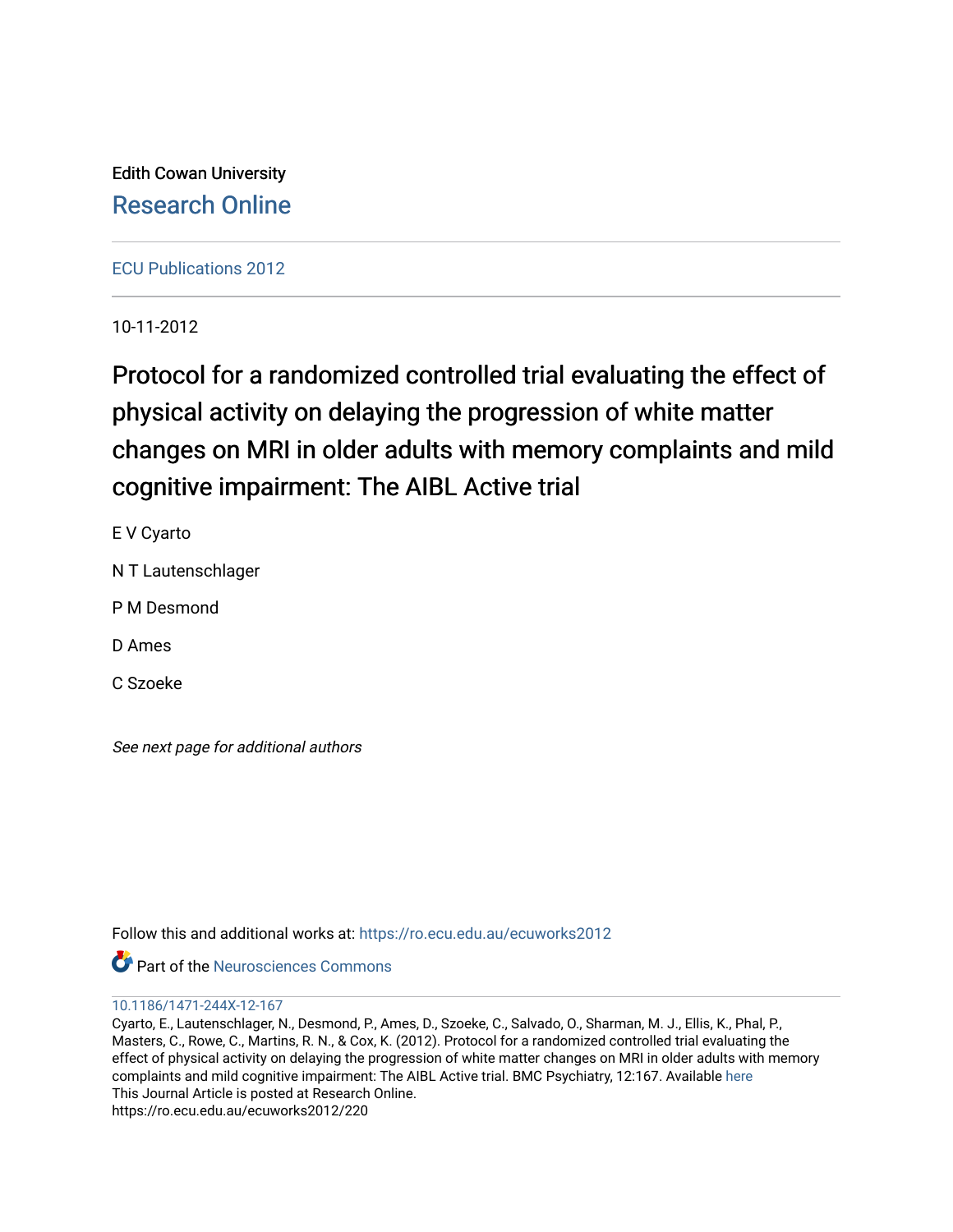## Authors

E V Cyarto, N T Lautenschlager, P M Desmond, D Ames, C Szoeke, O Salvado, Matthew Sharman, Kathryn A Ellis, P M Phal, C L Masters, C C Rowe, Ralph Martins, and Kay L Cox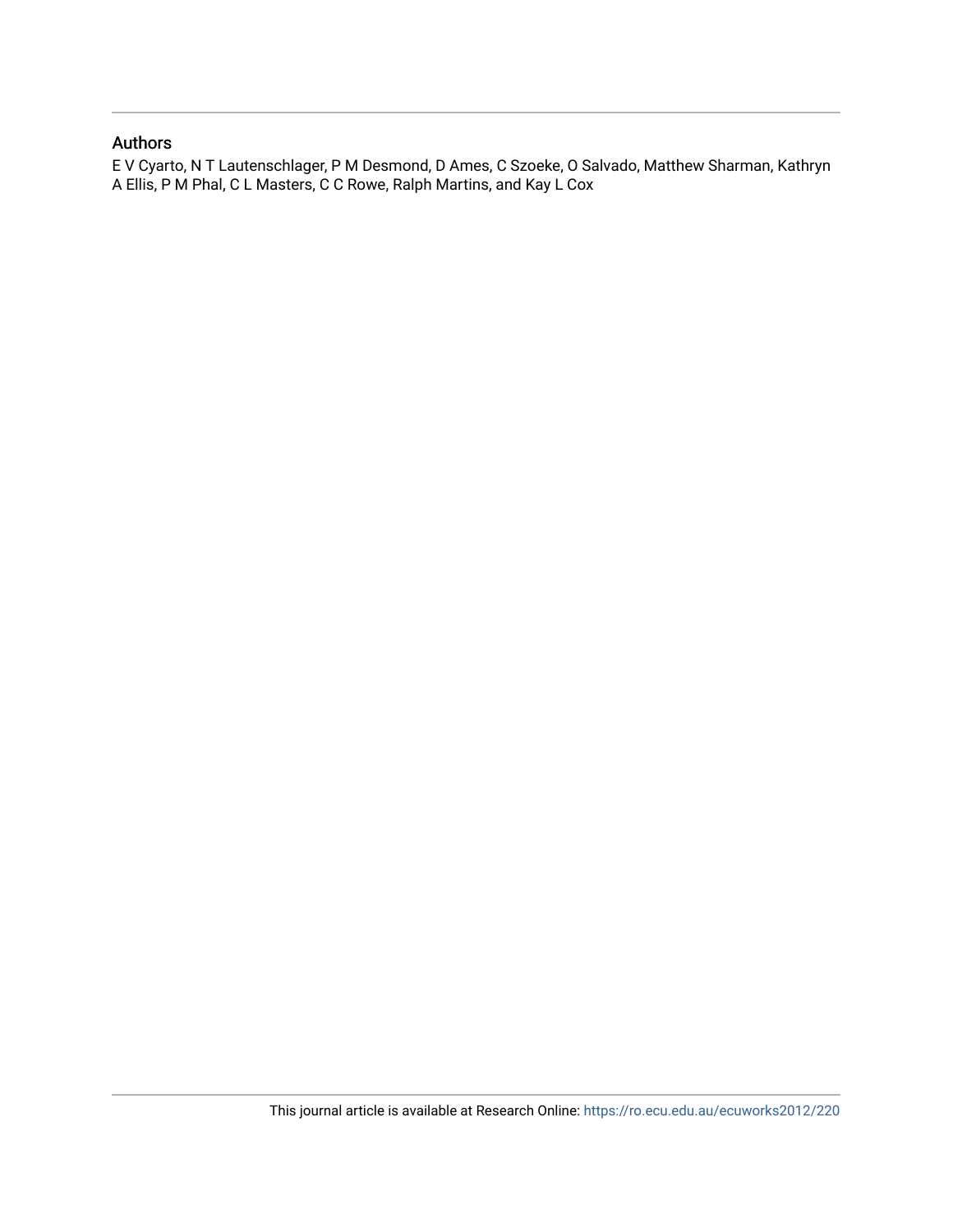## **STUDY PROTOCOL** And the set of the set of the set of the set of the set of the set of the set of the set of the set of the set of the set of the set of the set of the set of the set of the set of the set of the set of the



# Protocol for a randomized controlled trial evaluating the effect of physical activity on delaying the progression of white matter changes on MRI in older adults with memory complaints and mild cognitive impairment: The AIBL Active trial

Elizabeth V Cyarto<sup>1</sup>, Nicola T Lautenschlager<sup>2,3</sup>, Patricia M Desmond<sup>4</sup>, David Ames<sup>1,2</sup>, Cassandra Szoeke<sup>1,5</sup>, Olivier Salvado<sup>6</sup>, Matthew J Sharman<sup>7</sup>, Kathryn A Ellis<sup>1,2,8</sup>, Pramit M Phal<sup>4</sup>, Colin L Masters<sup>8,9</sup>, Christopher C Rowe<sup>10</sup>, Ralph N Martins<sup>11</sup> and Kay L  $Cox<sup>12*</sup>$ 

## Abstract

Background: Older adults free of dementia but with subjective memory complaints (SMC) or mild cognitive impairment (MCI) are considered at increased risk of cognitive decline. Vascular risk factors (VRF), including hypertension, heart disease, smoking, hypercholesterolemia and lack of physical activity (PA) have been identified as modifiable risk factors contributing to cognitive decline, and white matter hyperintensities (WMH) are associated with VRF, SMC and cognitive impairment. Findings from a growing number of clinical trials with older adults are providing strong evidence for the benefits of physical activity for maintaining cognitive function, but few studies are investigating these benefits in high-risk populations. The aim of AIBL Active is to determine whether a 24-month physical activity program can delay the progression of white matter changes on magnetic resonance imaging (MRI).

Methods/design: This single-blind randomized controlled trial (RCT) is offered to 156 participants, aged 60 and older, in the Melbourne arm of the Australian Imaging Biomarkers and Lifestyle Flagship Study of Aging (AIBL). Participants must have SMC with or without MCI and at least one VRF. The PA intervention is a modification of the intervention previously trialed in older adults with SMC and MCI (Fitness for the Ageing Brain Study). It comprises 24 months of moderate, home-based PA (150 minutes per week) and a behavioral intervention package. The primary outcome measure will be change in WMH after 24 months on MRI. Cognition, quality of life, functional fitness, level of physical activity, plasma biomarkers for cerebrovascular disease and amyloid positron emission tomography (PET) imaging comprise secondary measures.

Discussion: Currently, there is no effective pharmacological treatment available to delay cognitive decline and dementia in older adults at risk. Should our findings show that physical activity can slow down the progression of WMH, this RCT would provide an important proof of concept. Since imbedded in AIBL this RCT will also be able to investigate the interaction between vascular and Alzheimer's disease pathologies.

**Trial Registration:** Australia New Zealand Clinical Trials Registry ACTRN12611000612910

\* Correspondence: [kay.cox@uwa.edu.au](mailto:kay.cox@uwa.edu.au) 12School of Medicine and Pharmacology, University of Western Australia, Perth, Australia

Full list of author information is available at the end of the article



© 2012 Cyarto et al.; licensee BioMed Central. This is an Open Access article distributed under the terms of the Creative Commons Attribution License [\(http://creativecommons.org/licenses/by/2.0\)](http://creativecommons.org/licenses/by/2.0), which permits unrestricted use, distribution, and reproduction in any medium, provided the original work is properly cited.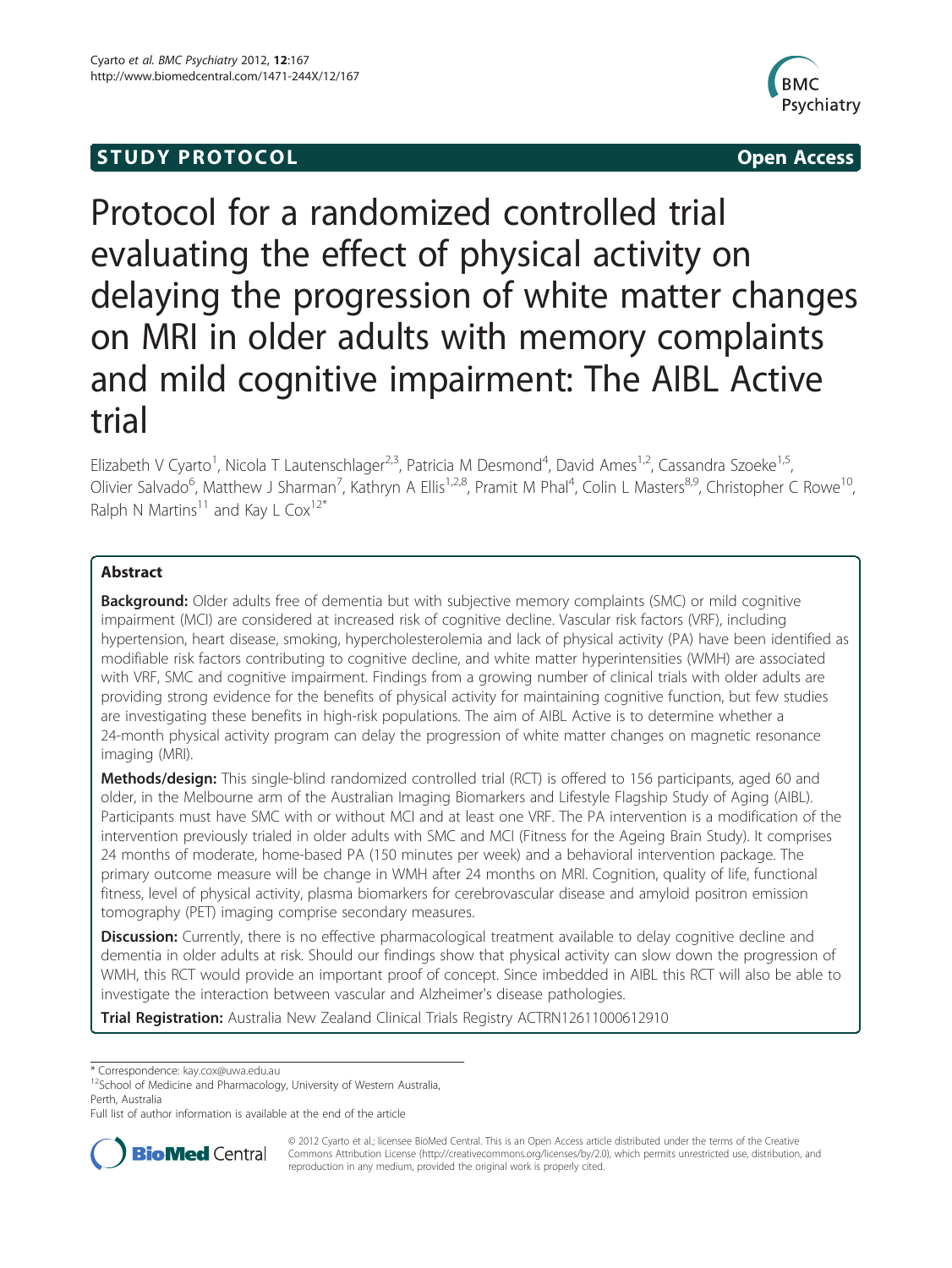## Background

The proportion of the global population aged over 60 years is expected to increase from 11% in 2009 to 22% by 2050 [\[1](#page-11-0)]. With increased longevity comes a greater risk of developing age-related diseases, including cognitive impairment and dementia. In 2010, the estimated number of people with dementia worldwide was 35.6 million with a projected increase to 115.4 million people by 2050 [[2\]](#page-11-0).

Older adults at risk of cognitive decline are those free of dementia but with subjective memory complaints (SMC) and mild cognitive impairment (MCI). SMC is defined as complaining about a deterioration of cognitive function without showing objective impairment on cognitive testing [[3\]](#page-11-0) and MCI additionally requires objective impairment on cognitive testing [\[4](#page-11-0)]. In the United States, approximately 22% of the population aged 71 years and older have cognitive impairment not reaching the dementia threshold [\[5](#page-11-0)].

White matter hyperintensities (WMH) on structural brain scans have been associated with cognitive impairment [[6\]](#page-11-0) and SMC in older adults [\[7\]](#page-11-0) and have also been identified as a risk factor for Alzheimer's disease (AD) in healthy older adults and MCI [[8\]](#page-11-0). Further, WMH appear to be more common and extensive in individuals with vascular risk factors (VRF, eg hypertension, dyslipidemia, obesity, diabetes, smoking) and cerebrovascular disease (CVD) [[9](#page-11-0)]. It has been hypothesized that CVD contributes to the increased risk for AD by damaging subcortical and cortical networks [\[10\]](#page-11-0). Brain white matter damage may be indicated by the appearance of WMH on T2-weighted images using magnetic resonance imaging (MRI) [\[8,11\]](#page-11-0). Thus, if the progression of white matter changes could be reduced via altering modifiable risk factors it might contribute to the prevention or delay of cognitive decline.

It is well established that physical activity (PA) is essential for maintaining physical abilities and independence in old age [\[12](#page-11-0)]. For optimal health benefits, older adults need at least 30 minutes of moderate-intensity aerobic activity on five days each week [\[13\]](#page-11-0). Aerobic activities are recommended to improve cardiovascular outcomes and modify VRF such as obesity [\[14](#page-11-0)], lipid profiles [\[15](#page-11-0)], blood pressure [[16\]](#page-11-0), glucose and insulin metabolism [[17\]](#page-11-0). More recently, observational studies have demonstrated that PA is associated with a lower risk of cognitive decline and dementia [[18,19\]](#page-11-0). Barnes and Yaffe [[20\]](#page-11-0) examined seven modifiable risk factors for AD and projected the effect of risk factor reduction on AD prevalence. They reviewed systematic reviews and meta-analyses and used relative risk estimates and prevalence data to calculate population attributable risk (PAR), which is the percentage of cases of AD attributable to each factor. Physical inactivity potentially

contributed to 13% of all cases of AD worldwide (almost 4.3 million), which is the third largest proportion of AD cases after low education and smoking [[20](#page-11-0)]. Further, Barnes and Yaffe [\[20\]](#page-11-0) estimated that reducing inactivity by 10-25% could prevent between 380,000 to one million cases of AD globally.

To date, a few randomized controlled trials (RCT), literature reviews and meta-analyses have shown that PA has a positive effect on cognitive function for older adults with healthy cognition, SMC, MCI and dementia [[21](#page-11-0)-[26](#page-11-0)]. To our knowledge only one other PA study is currently underway that aims to reduce VRF in people at risk of dementia. Liu-Ambrose and colleagues [\[27](#page-11-0)] are conducting a RCT of six months of moderate-intensity aerobic exercise (walking) with 70 older adults with sub-cortical ischaemic vascular cognitive impairment. They will measure cognitive function, executive function, activities of daily living, physical function and blood biomarkers associated with metabolic syndrome and inflammation. However, no study has examined the brain white matter changes with PA.

Findings from animal research have generated several hypotheses to explain the cognition-enhancing effects of PA. These include neurogenesis [\[28,29\]](#page-11-0), increased cerebral blood flow [\[30\]](#page-11-0), reduced neuroinflammation [[31\]](#page-11-0), reduced brain beta-amyloid burden [\[32\]](#page-11-0) and elevated levels of brain-derived neurotrophic factor (BDNF, [\[33\]](#page-11-0)). To test these hypotheses, biological outcomes are starting to be measured in clinical studies involving PA. However, there have been mixed findings. For example, healthy older adults who undertook one year of moderate-intensity aerobic activity (three days per week) experienced a 2% increase in hippocampal volume as measured by MRI [[34](#page-11-0)]. This increase was associated with an increase in serum BDNF and improved spatial memory. Baker and colleagues [[22](#page-11-0)] measured fasting plasma levels of several ADrelated biomarkers (including BDNF and beta-amyloids 40 and 42) in participants with MCI before and after six months of high-intensity aerobic exercise. Cognitive function improved, but, in contrast with Erickson et al. [[34](#page-11-0)], the researchers reported a gender difference in plasma BDNF level. Compared with the control group, there was a trend towards increased circulating BDNF concentrations in men but reduced levels in women [\[22\]](#page-11-0).

The main purpose and novel aspect of the present study is to conduct a methodologically rigorous RCT to determine whether PA can delay the progression of white matter changes, as measured by MRI, in community dwelling older adults with SMC and MCI who have at least one VRF. Secondary objectives are to investigate the effects of PA on cognition, well-being, physical function, plasma biomarker level for CVD and brain fibrillar beta-amyloid load measured with beta-amyloid positron emission tomography (PET) imaging. This paper describes the design of the AIBL Active study.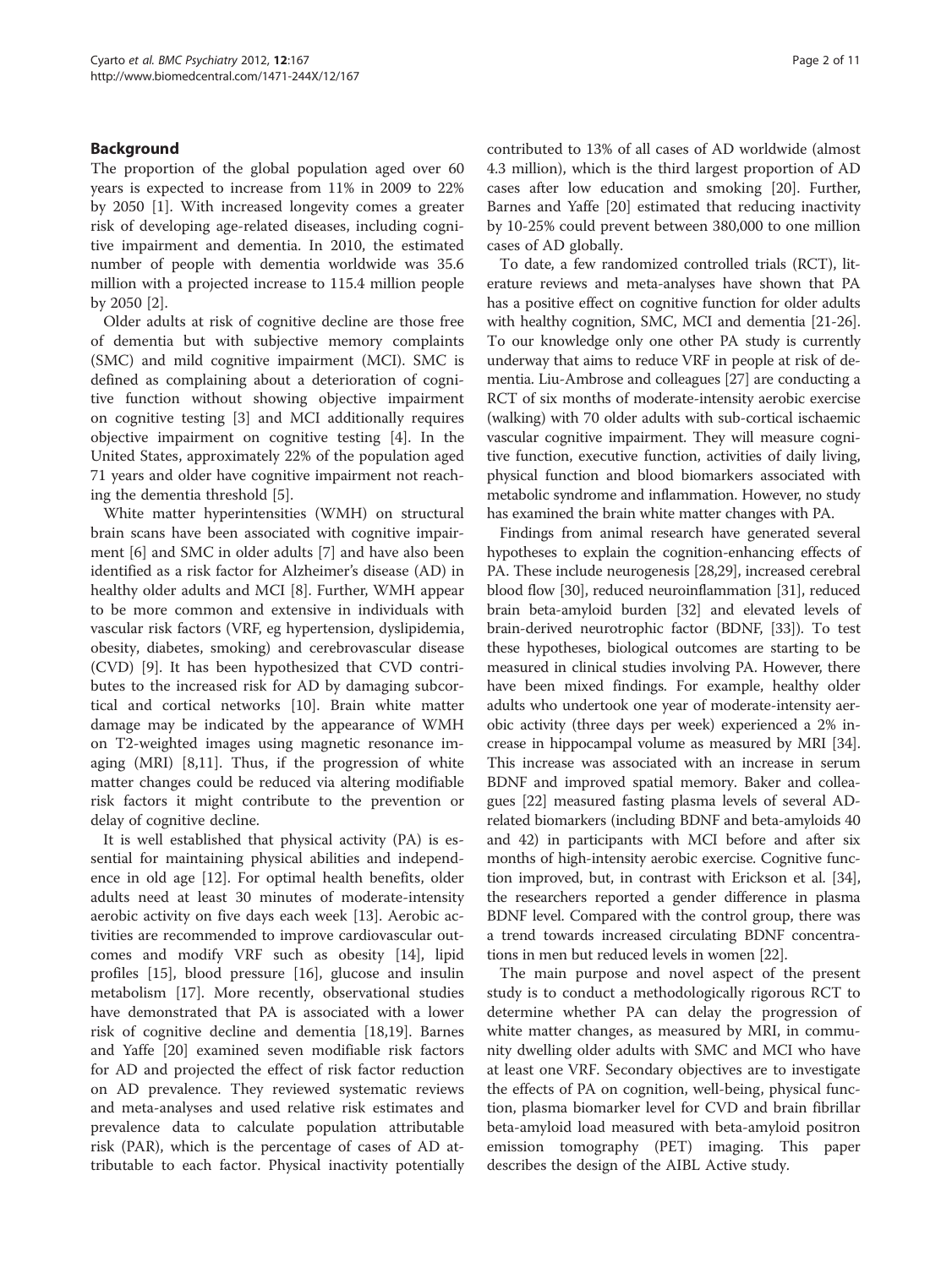## <span id="page-4-0"></span>Methods/design

### Study design

AIBL Active is a single blind RCT (Figure 1). The CON-SORT statement has been used as a framework for development of the methodology for this project.

## Participants

Community-dwelling older adults will be recruited in Melbourne, Australia. Participants are individuals with SMC or MCI with at least one VRF and who are also participants in the Australian Imaging, Biomarkers and Lifestyle

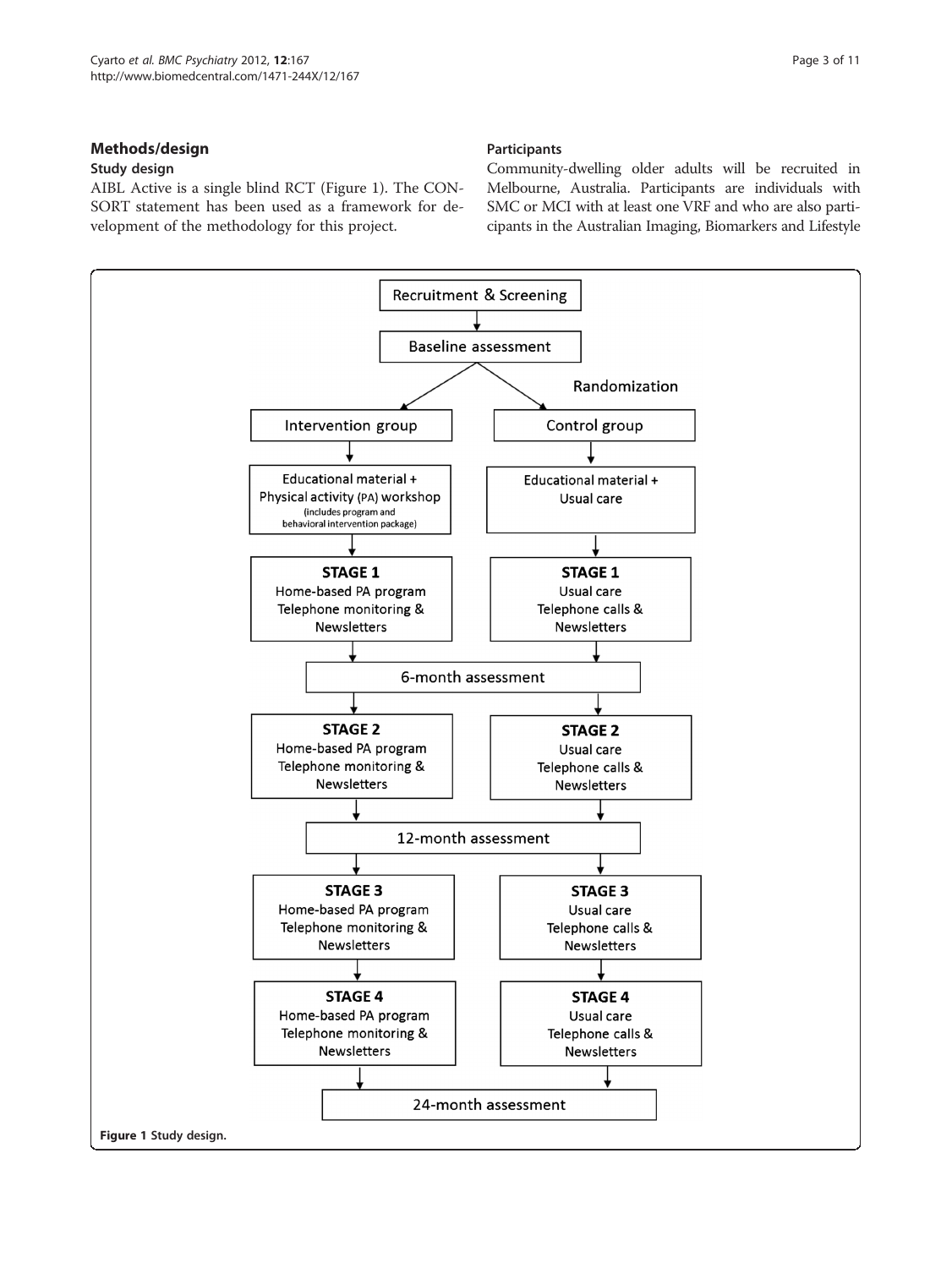(AIBL) flagship study [\[35\]](#page-11-0). AIBL is a multi-disciplinary prospective longitudinal study of ageing which follows 1112 older volunteers who live in Melbourne and Perth. The aim of this study is to identify the predictive value of biomarkers, cognitive variables and lifestyle factors for future progression to AD. AIBL participants belong to four diagnostic categories - normal cognition, SMC, MCI and Alzheimer's disease. The AIBL study is ongoing, but to date 61% of MCI and 40% of SMC from both sites showed clinical progression on the Mini-Mental State Examination (MMSE) at 18 months follow-up. Of the 325 Melbournian participants with SMC and MCI, 214 (66%) have at least one VRF [\[35\]](#page-11-0).

Participants will be eligible for enrolment in AIBL Active if they satisfy the following criteria: (i) aged 60 years or over at last birthday, (ii) diagnosis of SMC or MCI, (iii) community dwelling, (iv) presence of at least one VRF factor (such as obesity, hypertension, heart disease, type II diabetes, smoking, hypercholesterolemia and doing less than 150 min/week of moderate PA), (v) understands written and spoken English. Exclusion criteria include: (i) baseline Standardized Mini-Mental State Examination score (SMMSE) < 24 [[36](#page-12-0)] or diagnosis of dementia, (ii) unable to have MRI scans, (iii) limited mobility (e.g. unable to walk or require a walking aid for balance), (vi) show evidence of pervasive depression, (v) current history of alcohol dependence, (vi) unstable or life-threatening medical condition, (vii) medical condition that contra-indicates PA, (viii) severe visual or hearing impairment, (ix) unable to attend the follow-up visits, or (x) participating in another RCT.

This study is funded by the National Health and Medical Research Council of Australia. Ethics approval has been obtained from the Melbourne Health Human Research Ethics Committee and the project complies with the Declaration of Helsinki.

### Recruitment and screening

Potential participants will be identified for inclusion and sent a letter of invitation by a member of the AIBL team. Each participant will be asked to contact the AIBL Active team by telephone and arrange a convenient time for a research assistant to check his/her eligibility (according to the study inclusion and exclusion criteria) using a screening protocol.

The 15-item Geriatric Depression Scale (GDS – 15) [[37\]](#page-12-0) is included as part of the phone screening to establish the presence of clinically relevant symptoms of depression, excluding potential participants with a score of 6 and higher. Participants will be asked to sign and return a release of medical information form to allow the study team to access their medical records and their physicians (and specialists if applicable) will be asked to consent to their patients' involvement in the study. Medical records will be reviewed by a member of the research team who is an experienced Geriatrician to confirm the participants' suitability for inclusion. Written informed consent will be obtained from participants prior to commencing the study.

#### Assessments

Participants will be assessed at baseline and after six months, 12 months and 24 months (see Table [1](#page-6-0) for an overview). There will be four components to the baseline and 24-month assessments comprising 1) cognitive measures; 2) physical function measures/physical activity assessment; 3) MRI; and 4) a fasting blood sample. From the 80 ml sample, lipid concentrations (total cholesterol, LDL-C, HDL-C, triglycerides), fasting insulin, glucose, homocysteine and hs-CRP will be measured. In addition, blood samples will be analyzed for the following biomarkers: IL-6, TNF-α, sICAM-1, sVCAM-1, sP-selectin, sEselectin. At baseline only, participants will have a betaamyloid PET scan. Participants will undergo only the first two components at their six- and 12-month visits (see Table [1](#page-6-0) for the measures administered at each time point).

With the exception of the SMMSE (because it is administered at the start of the visit to determine eligibility), the cognitive assessment will be administered by a neuropsychology research assistant who will remain blind to group allocation. The SMMSE and physical assessments will be conducted by a physical activity research assistant (PA RA). The SMMSE [[36\]](#page-12-0) is a modified version of the traditional Mini-Mental State Examination (MMSE) [[38](#page-12-0)], which benefits from greater objectivity through more specific scoring examples as well as alternatives for repeated testing of the registration and delayed recall items. A score of less than 24 on the SMMSE excludes participants from AIBL Active. The PA RA will also collect demographic and health information via participant interview.

### Measures administered by the neuropsychologist

The following 12 assessments comprise the cognitive battery. The Alzheimer's disease Assessment Scale – Cognitive section (ADAS-cog) [[39\]](#page-12-0) consists of an 11 item battery of short neuropsychological tests and is widely used to monitor the progression of cognitive deficits in clinical trials. Here we will use a version incorporating a delayed verbal recall task.

The Cambridge Contextual Reading Test (CCRT) [[40](#page-12-0)] includes the words of the National Adult Reading Test (NART), embedding them within appropriate semantic and syntactic contexts to provide a reliable measure of pre-morbid intelligence. The CCRT is only administered at baseline.

The Clinical Dementia Rating Scale (CDR) [[41](#page-12-0)] is a widely used clinical staging instrument for dementia,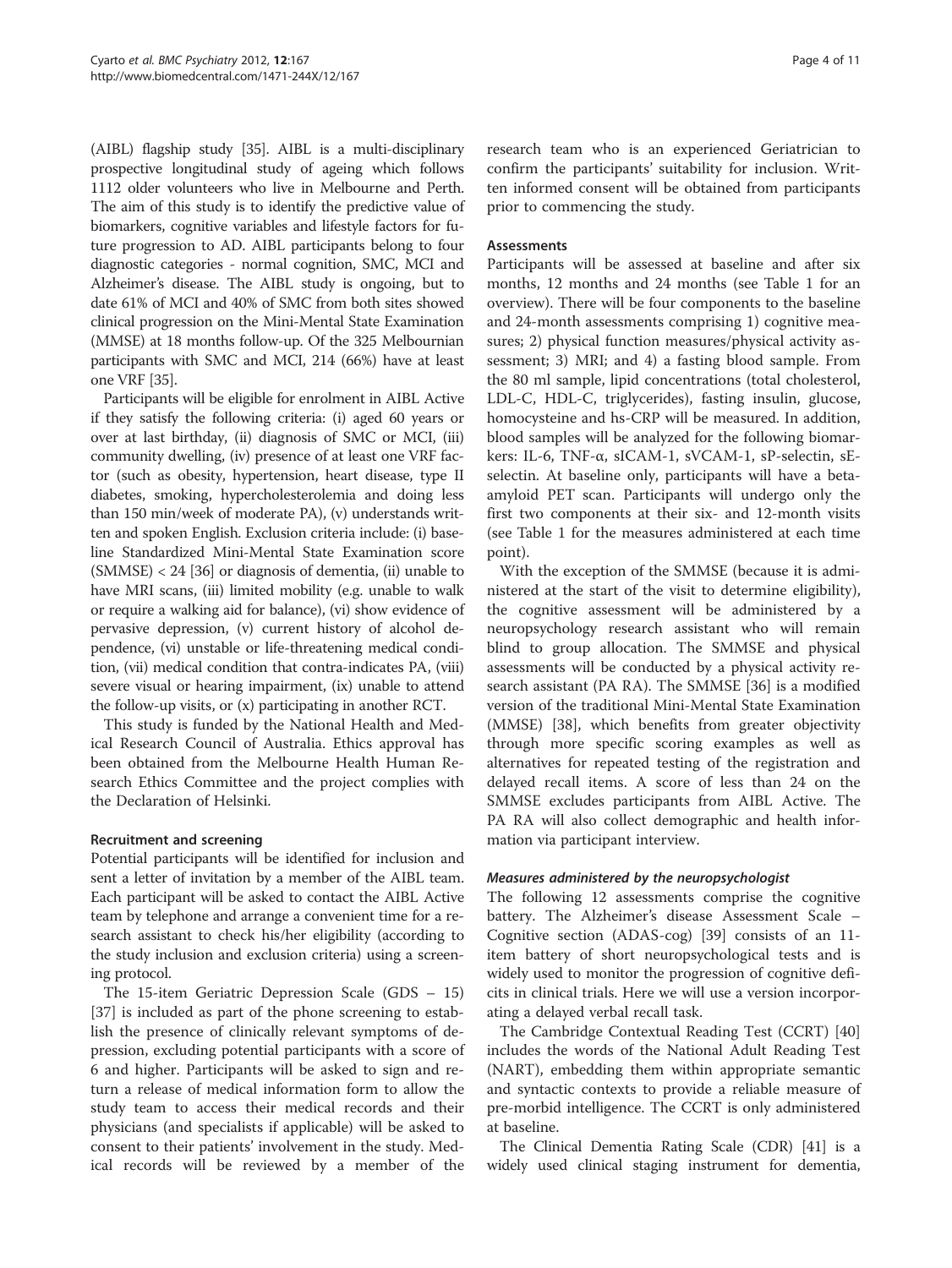#### <span id="page-6-0"></span>Table 1 Outline of the assessments and timelines of AIBL active

| <b>Measure</b>                                                                | <b>Telephone</b><br>Screen | <b>Baseline</b> | 6 months | 12 months | 24 months |
|-------------------------------------------------------------------------------|----------------------------|-----------------|----------|-----------|-----------|
| Geriatric Depression Scale - 15 item                                          | X                          |                 |          |           |           |
| Standardized Mini-Mental State Examination                                    |                            | X               | X        | X         | X         |
| Cambridge Contextual Reading Test                                             |                            | $\times$        |          |           |           |
| Alzheimer's disease Assessment Scale - Cognitive section                      |                            | X               | X        | X         | X         |
| Clinical Dementia Rating Scale                                                |                            | X               | Χ        | X         | X         |
| Consortium to Establish a Registry for Alzheimer's Disease battery            |                            | X               |          |           | X         |
| Wisconsin Card Sorting Test (WCST-64)                                         |                            | X               |          | X         | X         |
| N-Back Task                                                                   |                            | $\times$        |          | X         | Χ         |
| Trails A & B/Trail Making Test                                                |                            | X               |          | X         | X         |
| Behavior Rating Inventory of Executive Function - Adult Version               |                            | Χ               |          | X         | X         |
| Short Form-36 version 2 (SF-36v2)                                             |                            | $\times$        | Χ        | Χ         | X         |
| Hospital Anxiety and Depression                                               |                            | $\times$        | Χ        | X         | X         |
| Memory Complaint Questionnaire                                                |                            | Χ               |          | Χ         | X         |
| Everyday Competence Questionnaire                                             |                            | Χ               | X        | X         | X         |
| Resting blood pressure                                                        |                            | X               | X        | X         | X         |
| Height, weight, body composition, girths                                      |                            | $\mathsf X$     | Χ        | Χ         | X         |
| Step test                                                                     |                            | X               | X        | X         | X         |
| Sit-to-stand test                                                             |                            | X               | X        | X         | X         |
| Grip strength                                                                 |                            | Χ               | Χ        | Χ         | Χ         |
| Timed Up and Go test                                                          |                            | X               | X        | X         | X         |
| Six-minute walk                                                               |                            | X               | X        | X         | X         |
| Community Healthy Activities Model Program for Seniors (CHAMPS) questionnaire |                            | Χ               | X        | X         | X         |
| Stages of Change Instrument                                                   |                            | X               | X        | X         | X         |
| Satisfaction with Life Scale                                                  |                            | X               | X        | X         | X         |
| Self-Efficacy Questionnaire                                                   |                            | $\mathsf X$     | Χ        | Χ         | X         |
| Content and program evaluation                                                |                            |                 | X        | X         | X         |
| Blood sample collection                                                       |                            | $\times$        |          |           | X         |
| MRI scan                                                                      |                            | $\mathsf X$     |          |           | Χ         |
| PET scan                                                                      |                            | $\times$        |          |           |           |

The X indicates at which point of the trial the respective assessments will take place.

useful for globally staging the level of impairment:  $0 = No$ impairment, 0.5, 1, 2, and 3 indicate very mild, mild, moderate and severe dementia, based on a semi-structured interview.

The Consortium to Establish a Registry for Alzheimer's Disease (CERAD) neuropsychological assessment battery [\[42\]](#page-12-0) is sensitive to early cognitive impairment. The individual tests are: verbal fluency, Boston Naming Test, MMSE, word list and constructional praxis. It will be used to help determine whether participants have a classification of MCI at baseline.

The Wisconsin Card Sorting Test (WCST-64) [[43](#page-12-0)] is a well- established measure of executive function and is more specifically a neuropsychological test of setshifting, i.e. the ability to display flexibility in the face of

changing schedules of reinforcement. The WCST-64 comprises two decks of 64 cards. The computerized version will be used, which allows more timely administration and instant scoring, while reducing the potential for administration and scoring errors.

The n-Back Task [\[44\]](#page-12-0) is a measure of working memory. In the most typical variant of the n-Back Task, the participant is required to monitor a series of stimuli and to respond whenever a stimulus is presented that is the same as the one presented n trials previously, where n is a prespecified integer, usually 1, 2, or 3. The task requires on-line monitoring, updating, and manipulation of remembered information and is therefore assumed to place great demands on a number of key processes within working memory.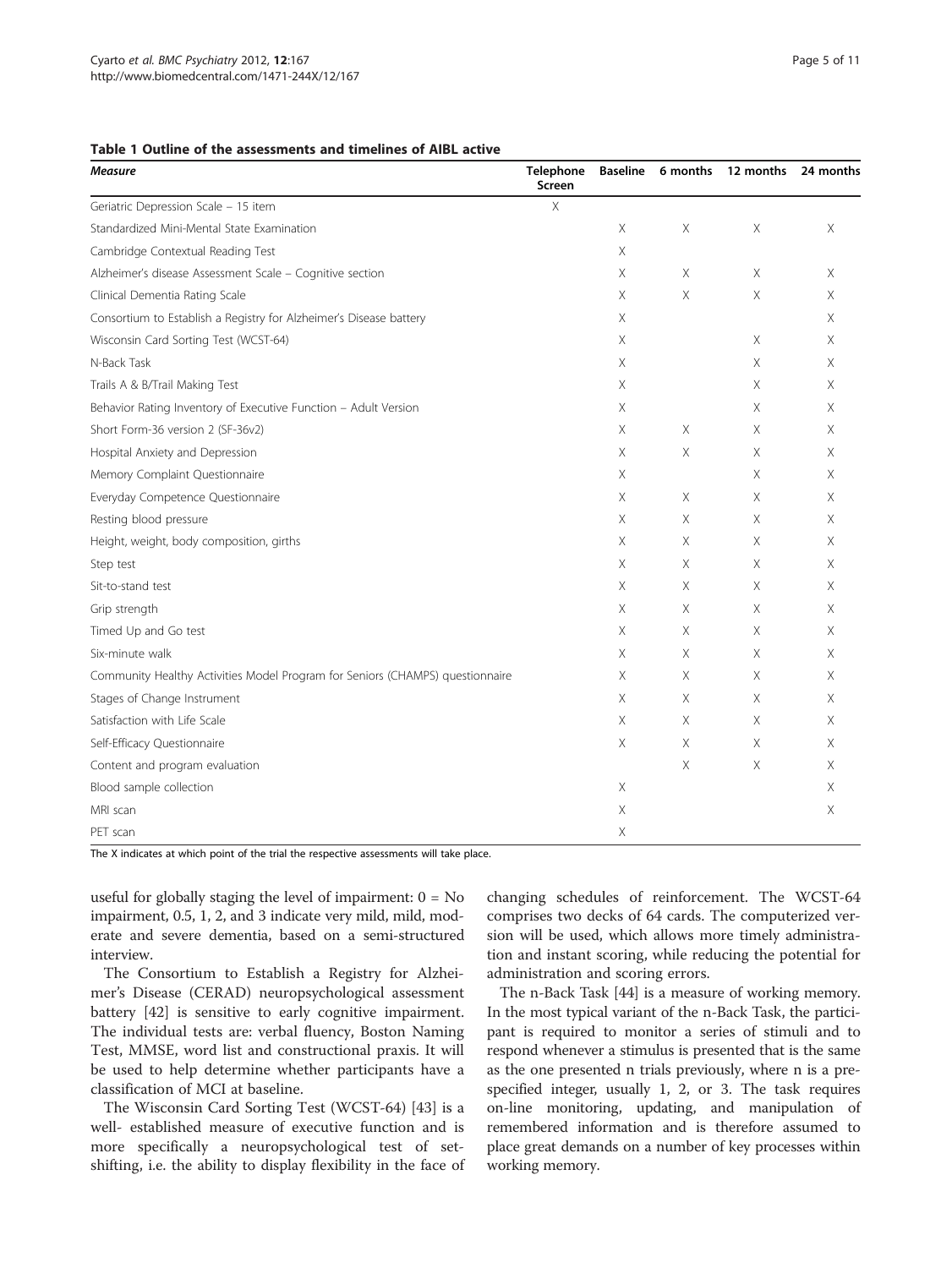The Trails A & B/Trail Making Test (TMT) [\[45](#page-12-0)] provides information on visual search, scanning, speed of processing, mental flexibility, and executive functions. The TMT consists of two parts. TMT-A requires an individual to draw lines sequentially connecting 25 encircled numbers on a sheet of paper. Similar tasks are required for TMT-B except the person must alternate between numbers and letters.

The Behavior Rating Inventory of Executive Function – Adult Version (BRIEF-A) [\[46\]](#page-12-0) is a standardized measure that captures views of an adult's executive functions or self-regulation in his or her everyday environment. The BRIEF-A is composed of 75 self-report items within nine non-overlapping theoretically and empirically derived clinical scales that measure various aspects of executive functioning.

The Short Form-36v2 [\[47](#page-12-0)] is a 36-item questionnaire that assesses the health and well-being of the participant across eight dimensions; physical functioning, social functioning, role limitations due to physical problems, role limitations due to emotional problems, mental health, energy/vitality, pain, and general health perception. Health change over the past year is also assessed.

The Hospital Anxiety and Depression Scale (HADS) [[48\]](#page-12-0) is a 14-item self-rating instrument designed to assess the presence and severity of anxiety and depressive symptoms in medical patients. The scale consists of separate seven-item subscales for depression and anxiety and can be used within hospital out-patient, primarycare, and community settings for all age groups.

The Memory Complaint Questionnaire (MAC-Q) [[49](#page-12-0)] is a six-item scale of self-reported memory decline in which participants compare current memory ability with past performance for given situations. Scores range from 7 to 35 with higher scores reflecting perceived cognitive decline.

The Everyday Competence Questionnaire (ECQ) [[50](#page-12-0)] comprises 17 items that evaluate a person's ability to perform activities essential to independent living, such as housekeeping, leisure activities and mobility.

### Measures administered by the PA RA

The test battery for the physical assessment will include resting blood pressure, height, weight, body composition, waist and hip girths, step test for dynamic balance [\[51](#page-12-0)], Timed Up and Go (TUG) Test for mobility [\[52](#page-12-0)], five timed chair stands [\[53\]](#page-12-0) for lower limb strength and maximum voluntary hand grip strength. All of these measures are described in the published protocol for the Fitness for the Ageing Brain Study II (FABS II) [\[54\]](#page-12-0). For cardiovascular endurance, participants will perform the 6-minute walk test [\[55\]](#page-12-0). Participants will be instructed to walk as fast as possible around a 20-metre measured course as many times as they can in six minutes. The

maximum distance walked, heart rate and rate of perceived exertion [[56\]](#page-12-0) will be recorded.

Several questionnaires used in FABS II [\[54](#page-12-0)] will also be administered in AIBL Active, including the Community Healthy Activities Model Program for Seniors (CHAMPS) physical activity questionnaire [[57\]](#page-12-0), Stages of Change Instrument (SCI) [\[58](#page-12-0)], Self-Efficacy Questionnaire (SEQ) [[59\]](#page-12-0), and Satisfaction with Life Scale [\[60](#page-12-0)]. Participants will be provided with a pedometer (Digi-Walker SW-200, Yamax Inc., Tokyo, Japan) and asked to wear it for five weekdays and the weekend, following the baseline and other visits, to objectively measure their weekly PA. Participants will be shown how to wear and use the pedometer and how to complete the diary. Participants will be instructed to maintain their usual activity pattern during the monitoring period. Pedometers are recognised as objective and valid measures of PA in older adult populations [\[61](#page-12-0)].

#### Neuroimaging

#### MRI scan

All scanning will be performed on a Siemens (Erlangen, Germany) 3T Tim Trio Scanner using a 12-channel phased array coil. High resolution data sets will be acquired to allow accurate evaluation of brain atrophy and white matter disease. Seven MRI sequences will be acquired: 1) Sagittal T1 weighted Magnetization Prepared Rapid Gradient Echo (MPRAGE) MRI; isotropic 1mm voxel (TR = 1900ms, TE  $= 2.13$ ms, flip angle  $= 9^\circ$ , TI  $= 900$ ms); 2) Sagittal 3D Fluid Attenuated Inversion Recovery (FLAIR); isotropic 1mm voxel (TR = 5000ms, TE = 355ms, flip angle =  $120^{\circ}$ , TI = 1800ms); 3) Axial T2 Turbo Spin Echo; 36 slices, 3mm thickness, 0mm gap, in plane resolution of 0.9x0.9 mm (TR  $= 3000 \text{ms}$ , TE  $= 98 \text{ms}$ ; 4) Resting state imaging: 7min 35sec acquisition; Blood Oxygenation Level Dependent (BOLD) contrast, single-shot, T2\*-weighted, gradient-echo planar imaging (EPI) sequence; 34-slice acquisition (TR = 2500 ms, TE = 30ms, flip angle =  $90^{\circ}$ , voxel size = 3.0 mm; 5) Diffusion Tensor Imaging: FOV 240, 55 slices, 2.5/0 thickness,  $TR = 8700$ ms,  $TE = 122$ ms, Resolution 96 x 96, B values 0 and 1000, 30 directions and bandwidth 1408; 6) Arterial Spin Labelling: FOV 192, 14 slices, 6/1.5 thickness,  $TR = 2500$ ms, Te = 11ms, Resolution 64 x 64, TI (1) = 700ms, TI (2) = 1800ms, Bandwidth 2232 and 101 measurements; and 7) Susceptibility weighted imaging (SWI); 1 x 40 slice axial volume, 4mm thickness, 0.8mm gap, in plane resolution of  $0.5 \times 0.5$  mm (TR = 40ms, TE = 30ms, flip angle  $= 15^{\circ}$ ).

## Visual assessment of white matter disease progression and medial temporal lobe atrophy

White matter hyperintensities (WMH) at baseline will be rated using the Scheltens scale (range, 0 to 84 points)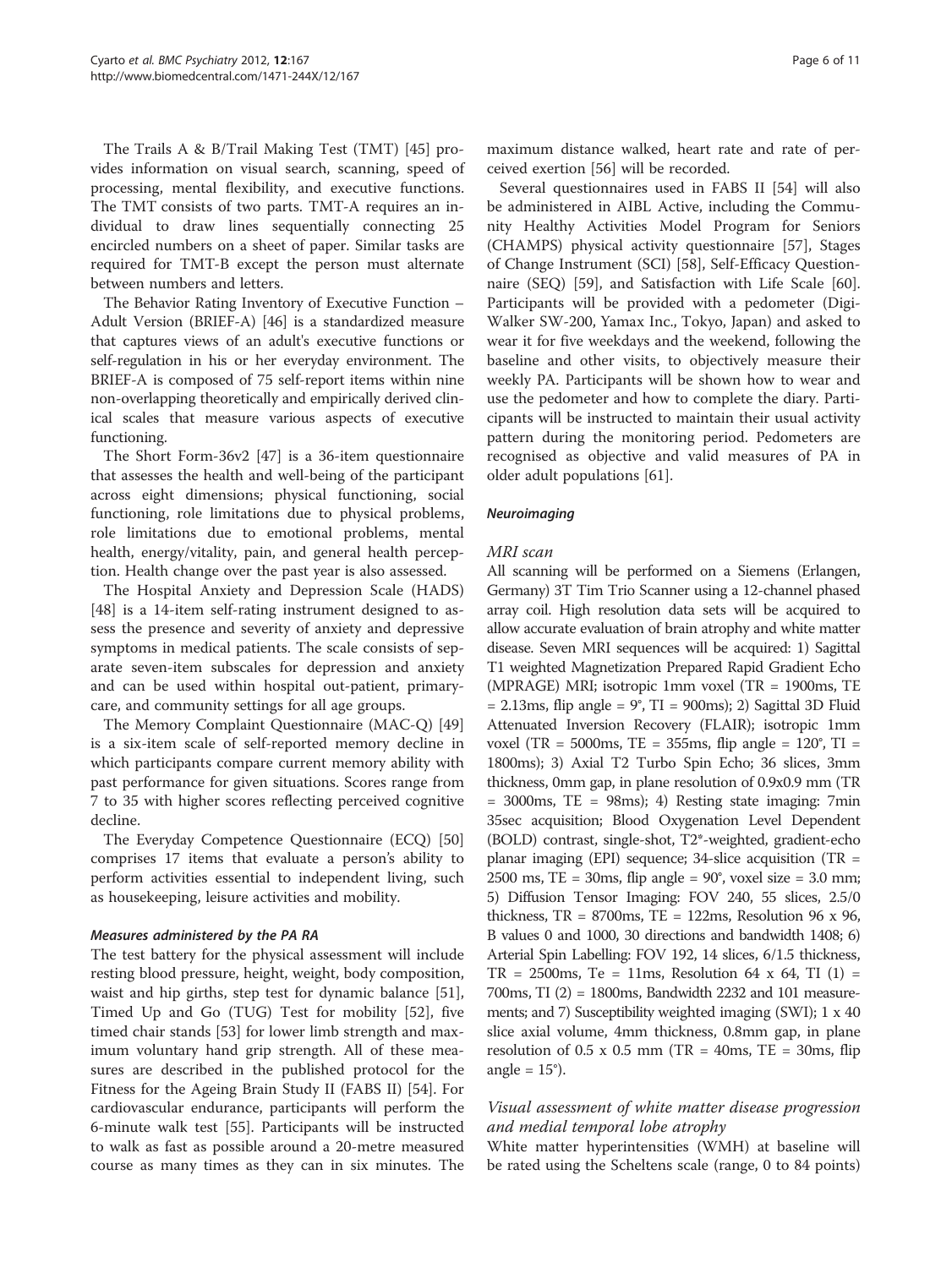[[62\]](#page-12-0). Visual assessment of progressive white matter disease will be performed using the modified Rotterdam Progression Scale [\[63](#page-12-0)]. This score ranges from 0 to 9, scoring stable (0) or increase (1) in 9 regions. Intra and inter rater reliability for these methods will be assessed and have previously been shown to be high [\[64](#page-12-0)]. Medial Temporal lobe Atrophy (MTA) has been linked to both progressive white matter disease [\[65](#page-12-0)] and cognitive decline [\[66](#page-12-0)] in MCI participants. Visual assessment of the medial temporal lobes will be performed on coronal T1 images from the volume set according to the 5 point (0–4) Scheltens scale from the average score of the left and right sides [\[67\]](#page-12-0).

## Volumetric MRI analysis

Volumetric analysis of the white matter lesions will be performed at a laboratory equipped with FSL ([http://www.](http://www.fmrib.ox.ac.uk/fsl) [fmrib.ox.ac.uk/fsl\)](http://www.fmrib.ox.ac.uk/fsl) and Analyze ([http://www.analyzedirect.](http://www.analyzedirect.com) [com\)](http://www.analyzedirect.com) software packages. A semi-automated threshold region of interest (ROI) based approach to white matter lesions will be used. All ROIs selected will be reviewed by a neuro-radiologist to confirm accurate identification of lesions and accurate identification of contours of lesions. The volume of the lesions will be summed to give a total lesion volume or total WMH. This will be standardized to the whole brain volume to control for individual differences in brain size. A fully automated measure of white matter lesions will be undertaken using published automated image processing algorithms [\[68\]](#page-12-0) and compared with the results of the semi-automated supervised technique. Similarly, volumetric analysis of the medial temporal lobe will be performed manually and in an automated fashion. The manual segmentation will be performed by identifying the contours of the hippocampus on coronal T1 weighted images, employing well defined anatomical landmarks [\[69](#page-12-0)]. This will be compared to an automated technique. Hippocampal volumes will be standardized to the whole brain volume to control for individual differences in brain size.

### PET scan

The PET ligand F-18 Florbetapir (previously known as F-18 AV-45) will be used to image in vivo amyloid, based on the presence of amyloid plaques in the brains of AD patients. This compound was conceived of, synthesised, and clinically developed at the University of Pennsylvania and Avid Radiopharmaceuticals Pty Ltd (Philadelphia). This drug has completed Phase III clinical trials and been submitted to the Food and Drug Administration for marketing approval as a diagnostic test for the detection of amyloid plaques. No adverse effects have been found during the clinical development of this compound.

### PET image acquisition

Participant preparation consists of intravenous (IV) catheterization and immobilization of the head with a

Velcro strap. The scan will require an IV bolus administration over 30 sec of 370 MBq (less than 5 micrograms) of high specific activity F-18 Florbetapir. Fifty minutes post injection of the compound, a 15 minute scan will be acquired using a Phillips Allegro PET camera.

Co-registration of each participant's MRI with the PET images will be performed and an MRI ROI template transferred to the co-registered PET. Standardized uptake value ratios (SUVR) will be generated by normalizing to the cerebellar cortex. Neocortical beta-amyloid burden will be expressed as the average SUVR of the area-weighted mean of frontal, superior parietal, lateral temporal, lateral occipital, and anterior and posterior cingulate regions.

### Randomization and blinding

Randomization will be undertaken in blocks of six participants (three in each of the treatment arms). The blocks were generated in STATA 10 (StataCorp, TX, USA). An investigator not directly involved in the recruitment or assessment of participants will perform allocation to study groups. Due to logistic difficulties, participants will not be blind to the intervention and sham PA will not be used. However, the "clinical staff" involved in the collection of endpoints will not be aware of group allocation (single blind). Blinding will be supported by the performance of cognitive and physical assessments at different locations and explicit instructions to participants and research staff not to discuss issues related to PA during the assessments.

### Intervention

The intervention period will be 24 months divided into 4 stages; Stage 1: 0–6 months; Stage 2: 6–12 months; Stage 3: 12–18 months; Stage 4: 18–24 months, with review at the end of each stage (Figure [1\)](#page-4-0). The intervention will comprise three components: the PA program, the behavioral intervention package, and telephone monitoring. Participants randomized to the intervention will return for a PA workshop within two to four weeks of their baseline visit. During this 60-minute session, the PA RA will give participants their program manual and explain the participants' PA program and the behavioral intervention package.

### Physical activity program

Participants will be advised to perform at least 150 min/ week of moderate PA as per the PA recommendations for older people [[70\]](#page-12-0). Where walking is a suitable and acceptable option to the participant, this will be a primary PA recommendation. Examples will be given on how this can be achieved. The program will be individualized based on the CHAMPS and SCI data, and the person's interests. Activities prescribed will take into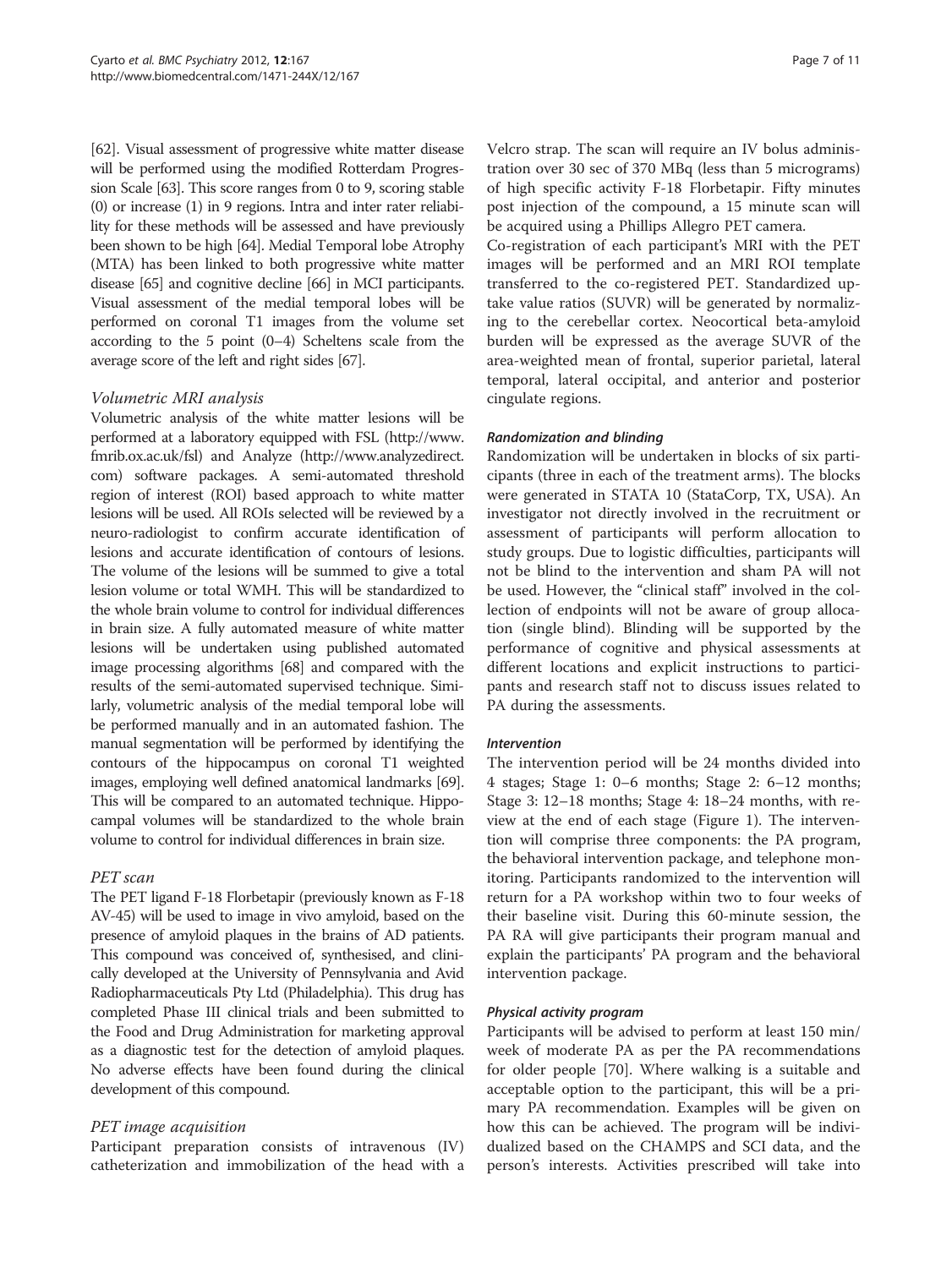account health problems or other limitations, and participants will be instructed to start slowly and progress gradually taking eight weeks to reach the target amount and intensity. Participants will be encouraged to achieve the 150 min/week by completing 3 x 50 minutes sessions (most PA classes range between 45–60 minutes). In previous studies with middle-aged and older women using this format, we have demonstrated good retention, adherence and improvements in cardiovascular fitness and blood pressure [\[71](#page-12-0)]. Participants who already perform 150min/week of PA will be encouraged to increase their PA by adding one 50-minute session. Some participants might choose to complete activities in community centers. This home-based PA program was successful in maintaining retention, increasing PA and improving cognition in participants with MCI and those with subjective memory complaints [[24\]](#page-11-0). Modifications have been made to the PA program and other components of the intervention to enhance motivation and to maintain PA over the 24-month intervention.

In order to maintain standardization of the physical activity programs one CI will monitor the programs prescribed by the PA RA. The PA program will include instructions on how to read the program, complete the activities, record their sessions, and exercise safely. Participants will be given a simple diary to record their PA. The diaries, once completed, will be mailed back to the PA RA at the end of each month.

Adherence during the intervention will be calculated from the number of sessions completed and recorded on the exercise diaries. This will be expressed as a percentage of the number of sessions completed relative to the number of sessions prescribed.

#### Behavioral intervention

Participants will receive the same educational material and recommendations for a healthy lifestyle as the control group. In addition they will receive a manual containing the PA program and the behavioral intervention (BI). The intervention program will be based on the Stages of Change model modified for PA [\[58\]](#page-12-0), which has been shown to be effective in increasing and maintaining PA in middle-aged and older women [\[71\]](#page-12-0). This approach is based on the development of self-efficacy (the belief that one has the ability to perform a task) to promote change [[72](#page-12-0)]. It will also draw on another key component of social cognitive theory and behavior change self-regulation; the personal regulation of goal directed behavior or performance [[72,73\]](#page-12-0). The BI program will aim to develop self-efficacy by promoting practical strategies to enhance both physical skills and self-regulation skills. We will use our previously successful strategies [[71](#page-12-0)] with the addition of greater emphasis on identifying and setting goals, self-monitoring,

giving relevant feedback, review of progress and identifying action steps to enhance self-regulation skills.

Strategies to increase adherence to the program will be discussed during the workshop and worksheets will be included in a manual. During the 24-month trial, the PA RA will mail newsletters at regular intervals to participants, which contain additional motivational information. This will also be reinforced during the 18 telephone calls made at regular intervals. Participants will be contacted by telephone for a standardized and structured 15-minute interview to monitor and give feedback on their progress and encourage their continuing adherence. In addition pedometers will be given to the participants for the duration of the study and midway through each 6-month period they will be asked to record their daily steps for 4 weeks while trying to reach a personalized target. Pedometer-based interventions have been shown to be an effective way to help maintain PA in older adults [[74](#page-12-0)]. Participants will also be given a PA report after their followup assessments. Giving feedback about progress and increasing participants' perceived benefits of being more physically active has been shown to increase program adherence [[75](#page-12-0)].

#### Content and program evaluation

At the end of each follow-up visit, the intervention group participants will be asked to complete a brief interview questionnaire on the content and processes of the program including how easy the program was to understand and follow, and any barriers that were encountered.

### Control group

Control group (usual care) participants will receive educational material and recommendations for a healthy lifestyle (other than PA). Participants will be contacted by telephone at the same frequency as the intervention group to ensure that the control and intervention group have similar treatment except for the actual intervention. Conversation for this group will be limited to their general health and will not include discussion about PA. At the end of each follow-up visit, control group participants will be asked to complete a brief interview questionnaire related to their involvement in the study. At the conclusion of the study, these participants will be offered the opportunity to attend an educational session on PA.

#### Statistical methods

Participants who drop out during the trial will be invited to return for the follow-up assessments. We will use imputation by chain equations (ICE) to estimate possible missing outcomes in an intention-to-treat analysis (primary analysis). A complete-case analysis will also be conducted, which includes participants with valid data at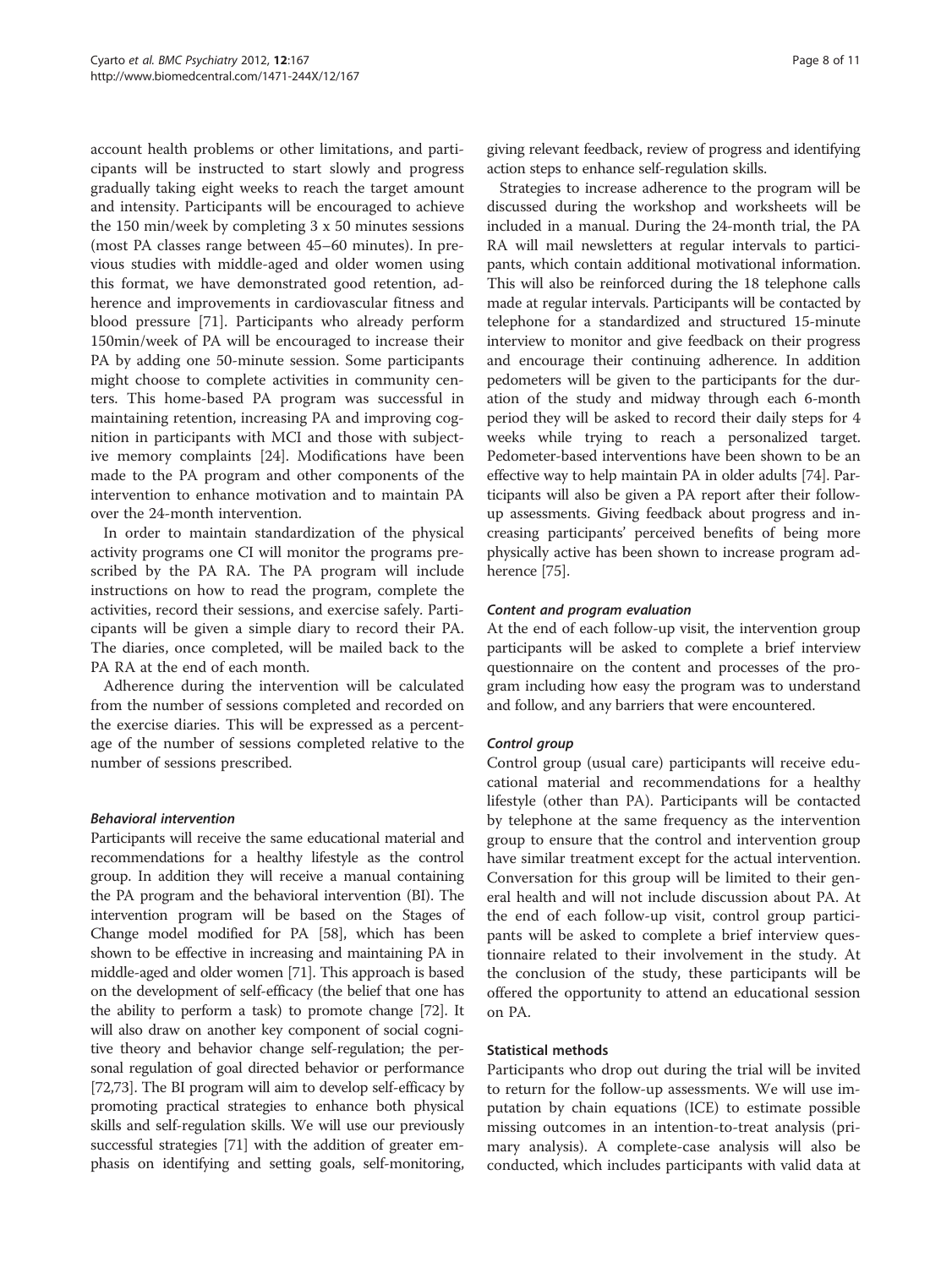all time points. We will use multilevel regression models to take into account repeated measures and intraindividual variability (mixed models). These models will be adjusted for confounding should the randomization produce unbalanced groups.

The volumetric change in WMH white matter load at 24 months and the modified WMH change score will be assessed using an independent 2-sample t-test or Mann– Whitney  $U$  test, depending on whether the data satisfies assumptions of normality. The modified WMH change score may also be collapsed into a smaller number of categories and assessed using a chi-square test. General linear models will then be used to estimate treatment effects after correcting for initial WMH severity, age, depression, MTA, cognition and VRF. The predictive contribution of these confounding variables will also be investigated. Model assumptions of normality and constant variance will be checked and data will be transformed if required. A multiple imputation method will be applied to replace missing observation values during the follow-up for key analysis variables if necessary. The change in secondary outcomes, cognition, fitness, depression, quality of life and functional levels, between baseline and 24 months and between groups will be analyzed. General linear models will be fitted for each outcome separately and known confounding variables will also be included in this analysis. Frequency counts and chi square analyses will be used to determine the distribution of subjects for retention in the study and demographic data. Changes in PA, fitness, blood pressure, body weight, body composition and socio-psychological variables will be analyzed across the entire follow-up period, using repeated measures mixed model analysis. Amyloid status is another important explanatory variable in the progression of WMH. This will be incorporated into the general linear model described in the analysis of the primary outcome. The interaction effect between amyloid status and treatment will also be included in the model to assess whether amyloid status influences patient response to treatment.

#### Sample size and power calculation

The primary outcome of interest in this study is change of WMH on follow-up MRI after two years. To our knowledge there is no study having investigated the effect of PA on progression of WMH in older adults with SMC and MCI. However in a recent RCT, Richard et al. [[76\]](#page-12-0) compared WMH progression in 123 participants with AD who received either vascular care or standard care over a two-year period. Vascular care was defined as treating vascular risk factors as good as possible. Scans were analyzed and WMH at baseline were rated using visual semi-quantitative rating scales. Progression of WMH was measured using the modified while matter lesion (WML) change score (range 0 to 9) [[63](#page-12-0)]. After two years participants in the vascular care group had less progression of WMH compared to the standard care group (1.4 versus 2.3,  $p = 0.03$ ) with a significant linear trend (p=0.009). We hypothesize that in our participants the effect of the PA program on WMH would be similar to that of vascular care intervention. Based on the WML change, with a medium effect size of 0.5, 80% statistical power and a two-sided alpha error level of 0.05, we therefore would need 65 participants per group. Allowing for 15% loss to follow-up we will need 76.5 participants per group. We will recruit 78 participants per group for a total of 156 participants.

#### **Discussion**

With the global incidence of dementia projected to rise dramatically over the next several decades, developing effective strategies to reduce the risk of cognitive decline or slow its progression is critical. Physical activity has been successfully used to modify VRF [[77\]](#page-12-0) and it has more recently been proven to benefit cognition in individuals with MCI [[22,24,](#page-11-0)[78\]](#page-12-0). Since white matter changes are considered a risk factor for cognitive decline, testing the efficacy of PA as a strategy to delay the progression of white matter changes in those at risk is timely.

This trial builds on the strengths of the Fitness for the Ageing Brain Study (FABS) [\[24\]](#page-11-0) and, if successful, will provide proof of concept. In contrast to FABS and other RCTs on PA and cognition, AIBL Active investigates the effect of PA on biomarkers and progression of WMH in older adults with SMC and MCI and VRF. Building on the AIBL study, we will also be able to examine the associations between trial outcomes and brain beta-amyloid load measured with PET. This can help to identify the clinical populations that may benefit the most from such an intervention. The findings have the potential to inform practitioners and provide the impetus for translation into community programs. This trial may represent an affordable and safe method to delay the onset of cognitive decline and cognitive impairment in older adults at risk.

#### Competing interests

The authors declare that they have no competing interests.

#### Authors' contributions

All authors are members of the AIBL Active research team and participated in the implementation of the study. The physical activity and behavioral intervention program was developed by KC. EC is the project coordinator and drafted the manuscript. NL, PD, DA, CS, OS, KE, PP, CM, CR, RM and KC conceived of the study, participated in its design and coordination and critically reviewed the manuscript. All authors read and approved the final manuscript.

#### Acknowledgements

We are most grateful to all volunteers taking part in the study and to our research staff. This project is supported by a project grant from Australia's National Health and Medical Research Council (1005942) to NL, PD, KC, DA, CS, OS, KE, PP, CM, CR and RM.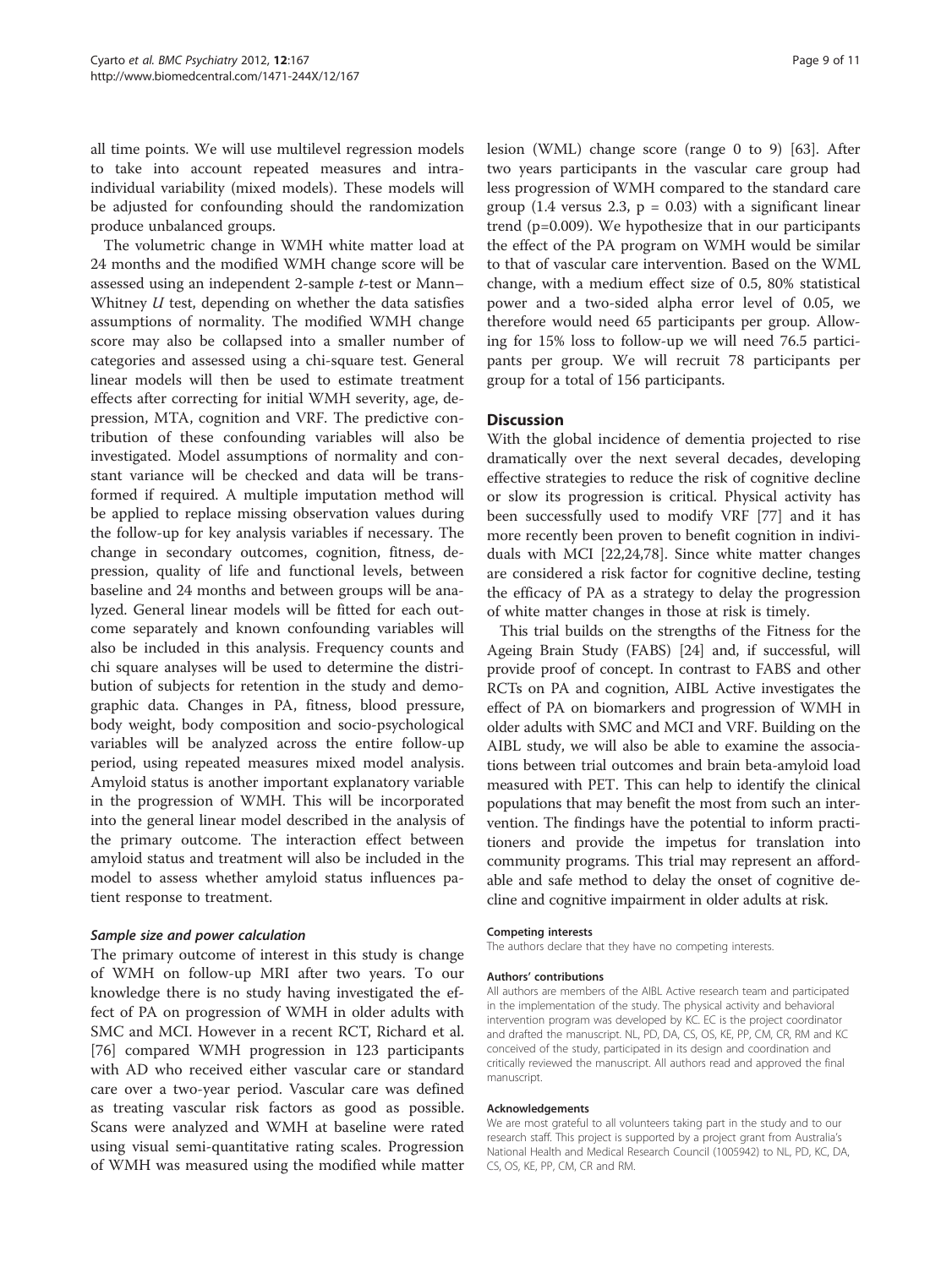<span id="page-11-0"></span>Funding for the AIBL study is provided by the CSIRO Flagship Collaboration Fund and the Science and Industry Endowment Fund (SIEF) in partnership with Edith Cowan University (ECU), Mental Health Research institute (MHRI), Alzheimer's Australia (AA), National Ageing Research Institute (NARI), Austin Health, CogState Ltd., Hollywood Private Hospital, Sir Charles Gardner Hospital. The study also receives funding from the National Health and Medical Research Council, the Dementia Collaborative Research Centres program (DCRC2) and The McCusker Alzheimer's Research Foundation and Operational Infrastructure Support from the Government of Victoria.

#### Author details

<sup>1</sup>National Ageing Research Institute, Melbourne, Australia. <sup>2</sup>Department of Psychiatry, Academic Unit for Psychiatry of Old Age, St. Vincent's Health, The University of Melbourne, Melbourne, Australia. <sup>3</sup>School of Psychiatry and Clinical Neurosciences and Western Australia Centre for Health & Ageing, University of Western Australia, Perth, Australia. <sup>4</sup>Department of Radiology, Royal Melbourne Hospital and The University of Melbourne, Melbourne, Australia. <sup>5</sup> Commonwealth Scientific and Industrial Research Organisation (CSIRO) Preventative Health Flagship, Melbourne, Australia. <sup>6</sup>CSIRO Preventative Health Flagship ICT, Royal Brisbane and Women's Hospital, Brisbane, Australia. <sup>7</sup> School of Exercise and Health Sciences, Edith Cowan University, Perth, Australia. <sup>8</sup>Mental Health Research Institute, The University of Melbourne, Melbourne, Australia. <sup>9</sup>Centre for Neuroscience, The University<br>of Melbourne, Melbourne, Australia. <sup>10</sup>Department of Nuclear Medicine and Centre for PET, Austin Hospital, Melbourne, Australia. <sup>11</sup>School of Medical Sciences, Edith Cowan University, Perth, Australia. <sup>12</sup>School of Medicine and Pharmacology, University of Western Australia, Perth, Australia.

#### Received: 4 July 2012 Accepted: 28 September 2012 Published: 11 October 2012

#### References

- 1. United Nations: World Population Ageing. 2009 [\[http://www.un.org/esa/](http://www.un.org/esa/population/publications/WPA2009/WPA2009_WorkingPaper.pdf) [population/publications/WPA2009/WPA2009\\_WorkingPaper.pdf\]](http://www.un.org/esa/population/publications/WPA2009/WPA2009_WorkingPaper.pdf)
- 2. Alzheimer's Disease International: World Alzheimer Report. 2009 [\[http://www.](http://www.alz.co.uk/research/files/WorldAlzheimerReport.pdf) [alz.co.uk/research/files/WorldAlzheimerReport.pdf\]](http://www.alz.co.uk/research/files/WorldAlzheimerReport.pdf)
- 3. van Oijen M, de Jong FJ, Hofman A, Koudstaal PJ, Breteler MMB: Subjective memory complaints, education, and risk of Alzheimer's disease. Alzheimers Dement 2007, 3(2):92–97.
- 4. Petersen RC: Clinical practice. Mild cognitive impairment. The New England Journal Of Medicine 2011, 364(23):2227–2234.
- Plassman BL, Langa KM, Fisher GG, Heeringa SG, Weir DR, Ofstedal MB, Burke JR, Hurd MD, Potter GG, Rodgers WL, et al: Prevalence of cognitive impairment without dementia in the United States. Annals Of Internal Medicine 2008, 148(6):427–434.
- 6. Au R, Massaro JM, Wolf PA, Young ME, Beiser A, Seshadri S, D'Agostino RB, DeCarli C: Association of white matter hyperintensity volume with decreased cognitive functioning: the Framingham Heart Study. Arch Neurol 2006, 63(2):246–250.
- 7. Dufouil C, Fuhrer R, Alpérovitch A: Subjective cognitive complaints and cognitive decline: Consequence or predictor? The Epidemiology of Vascular Aging Study. J Am Geriatr Soc 2005, 53(4):616–621.
- Debette S, Markus HS: The clinical importance of white matter hyperintensities on brain magnetic resonance imaging: systematic review and meta-analysis. BMJ 2010, 341:c3666.
- 9. Launer LJ: Epidemiology of white matter lesions. Top Magn Reson Imaging 2004, 15(6):365–367.
- 10. Petrovitch H, Ross GW, Steinhorn SC, Abbott RD, Markesbery W, Davis D, Nelson J, Hardman J, Masaki K, Vogt MR, et al: AD lesions and infarcts in demented and non-demented Japanese-American men. Ann Neurol 2005, 57(1):98–103.
- 11. Gunning-Dixon FM, Brickman AM, Cheng JC, Alexopoulos GS: Aging of cerebral white matter: a review of MRI findings. Int J Geriatr Psychiatry 2009, 24(2):109–117.
- 12. Shephard RJ: Indpendence: A new reason for recommending regular exercise to your patients. Physician and Sports Medicine 2009, 31(1):115–118.
- 13. Nelson ME, Rejeski WJ, Blair SN, Duncan PW, Judge JO, King AC, Macera CA, Castaneda-Sceppa C: Physical activity and public health in older adults: Recommendation from the American College of Sports Medicine and the American Heart Association. Med Sci Sports Exerc 2007, 39(8):1435–1445.
- 14. Murphy MH, Nevill AM, Murtagh EM, Holder RL: The effect of walking on fitness, fatness and resting blood pressure: A meta-analysis of randomised, controlled trials. Prev Med 2007, 44(5):377–385.
- 15. Sharman MJ, Gómez AL, Kraemer WJ, Volek JS: Very low-carbohydrate and low-fat diets affect fasting lipids and postprandial lipemia differently in overweight men. J Nutr 2004, 134(4):880–885.
- 16. Cox KL, Burke V, Morton AR, Gillam HF, Beilin LJ, Puddey IB: Long-term effects of exercise on blood pressure and lipids in healthy women aged 40–65 years: The Sedentary Women Exercise Adherence Trial (SWEAT). J Hypertens 2001, 19(10):1733–1743.
- 17. Cox KL, Burke V, Morton AR, Beilin LJ, Puddey IB: Independent and additive effects of energy restriction and exercise on glucose and insulin concentrations in sedentary overweight men. Am J Clin Nutr 2004, 80(2):308–316.
- 18. Middleton LE, Barnes DE, Lui LY, Yaffe K: Physical activity over the life course and its association with cognitive performance and impairment in old age. J Am Geriatr Soc 2010, 58(7):1322–1326.
- 19. Scarmeas N, Luchsinger JA, Schupf N, Brickman AM, Cosentino S, Tang MX, Stern Y: Physical activity, diet, and risk of Alzheimer disease. JAMA 2009, 302(6):627–637.
- 20. Barnes DE, Yaffe K: The projected effect of risk factor reduction on Alzheimer's disease prevalence. Lancet Neurol 2011, 10(9):819–828.
- 21. Kramer AF, Erickson KI, Colcombe SJ: Exercise, cognition, and the aging brain. J Appl Physiol 2006, 101(4):1237–1242.
- 22. Baker LD, Frank LL, Foster-Schubert K, Green PS, Wilkinson CW, McTiernan A, Plymate SR, Fishel MA, Watson GS, Cholerton BA, et al: Effects of aerobic exercise on mild cognitive impairment: A controlled trial. Arch Neurol 2010, 67(1):71–79.
- 23. Heyn P, Abreu BC, Ottenbacher KJ: The effects of exercise training on elderly persons with cognitive impairment and dementia: A metaanalysis. Arch Phys Med Rehabil 2004, 85(10):1694–1704.
- 24. Lautenschlager NT, Cox KL, Flicker L, Foster JK, van Bockxmeer FM, Xiao J, Greenop KR, Almeida OP: Effect of physical activity on cognitive function in older adults at risk for Alzheimer disease. JAMA 2008, 300(9):1027–1037.
- 25. Lautenschlager NT, Cox KL, Cyarto EV: The influence of exercise on brain aging and dementia. Biochim Biophys Acta 2012, 1822:474–481.
- 26. Ahlskog JE, Geda YE, Graff-Radford NR, Petersen RC: Physical exercise as a preventive or disease-modifying treatment of dementia and brain aging. Mayo Clin Proc 2011, 86(9):876–884.
- 27. Liu-Ambrose T, Eng JJ, Boyd LA, Jacova C, Davis JC, Bryan S, Lee P, Brasher P, Hsiung G-YR: Promotion of the mind through exercise (PROMoTE): a proof-of-concept randomized controlled trial of aerobic exercise training in older adults with vascular cognitive impairment. BMC Neurol 2010, 10:14.
- 28. Lazarov O, Mattson MP, Peterson DA, Pimplikar SW, van Praag H: When neurogenesis encounters aging and disease. Trends Neurosci 2010, 33(12):569–579.
- 29. van Praag H, Shubert T, Zhao C, Gage FH: Exercise enhances learning and hippocampal neurogenesis in aged mice. J Neurosci 2005, 25(38): 8680–8685.
- 30. Rhyu IJ, Bytheway JA, Kohler SJ, Lange H, Lee KJ, Boklewski J, McCormick K, Williams NI, Stanton GB, Greenough WT, et al: Effects of aerobic exercise training on cognitive function and cortical vascularity in monkeys. Neuroscience 2010, 167(4):1239–1248.
- 31. Parachikova A, Nichol KE, Cotman CW: Short-term exercise in aged Tg2576 mice alters neuroinflammation and improves cognition. Neurobiol Dis 2008, 30(1):121–129.
- 32. Adlard PA, Perreau VM, Pop V, Cotman CW: Voluntary exercise decreases amyloid load in a transgenic model of Alzheimer's disease. J Neurosci 2005, 25(17):4217–4221.
- Berchtold NC, Castello N, Cotman CW: Exercise and time-dependent benefits to learning and memory. Neuroscience 2010, 167(3):588–597.
- 34. Erickson KI, Voss MW, Prakash RS, Basak C, Szabo A, Chaddock L, Kim JS, Heo S, Alves H, White SM, et al: Exercise training increases size of hippocampus and improves memory. Proc Natl Acad Sci 2011, 108(7):3017–3022.
- 35. Ellis KA, Bush AI, Darby D, De Fazio D, Foster J, Hudson P, Lautenschlager NT, Lenzo N, Martins RN, Maruff P, et al: The Australian Imaging, Biomarkers and Lifestyle (AIBL) study of aging: methodology and baseline characteristics of 1112 individuals recruited for a longitudinal study of Alzheimer's disease. Int Psychogeriatr 2009, 21(04):672–687.